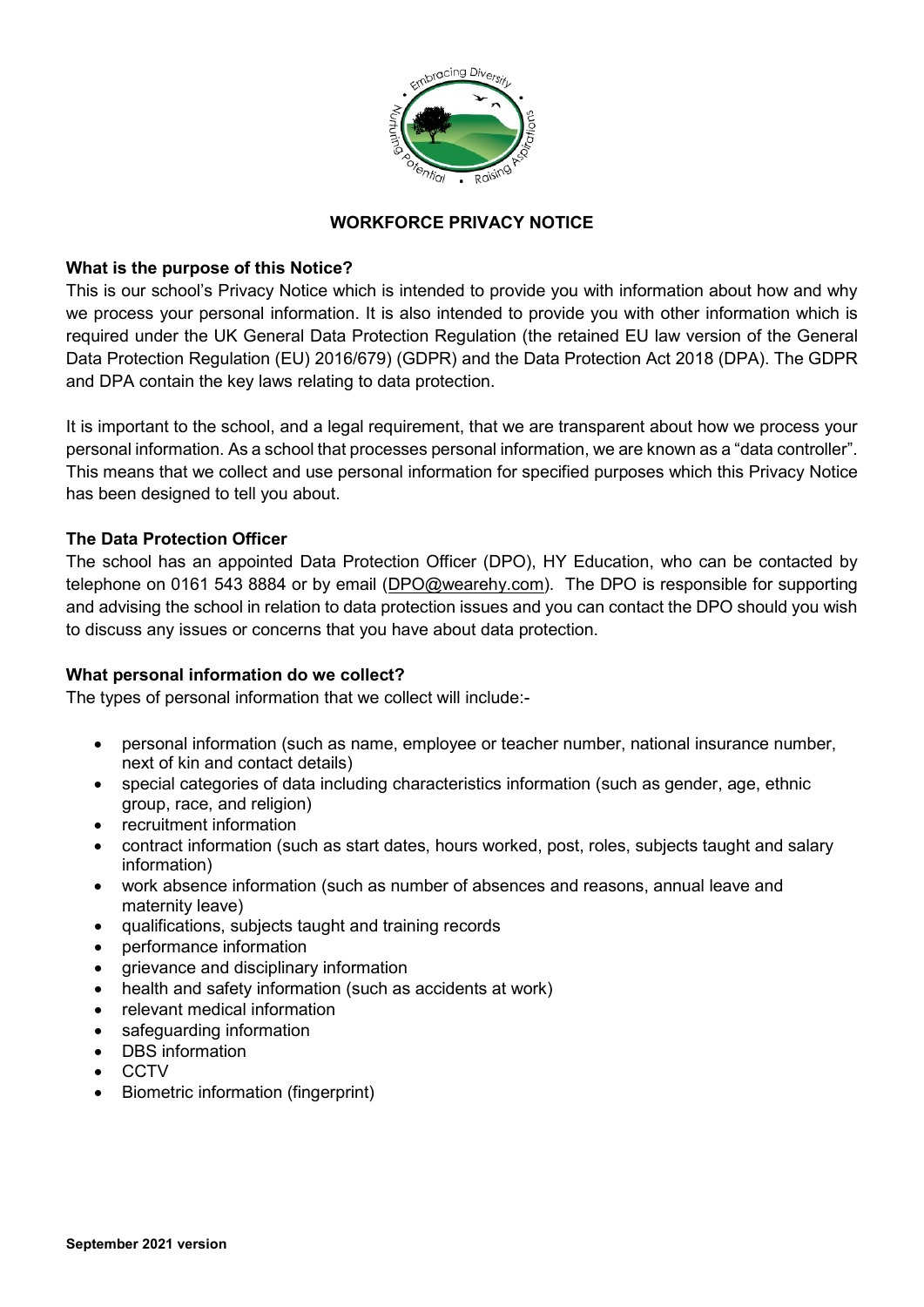# **What is the purpose of us collecting your personal information?**

We process personal information relating to those we employ to work at, or otherwise engage to work at, our school. This is for employment purposes to assist in the running of the school and to enable individuals to be paid. The purposes for which we process workforce personal information include:-

- enabling the development of a comprehensive picture of the workforce and how it is deployed
- managing the recruitment process
- carrying out pre-employment checks and equal opportunities monitoring
- complying with the terms of the contract of employment
- making reasonable adjustments
- enabling individuals to be paid
- managing absence
- managing performance, grievance, and disciplinary matters
- safequarding purposes
- managing workplace accidents

# **Why is it lawful to collect this information?**

We process your personal information, but no more so than is necessary, to comply with legal obligations which the school is subject to or because processing is necessary to comply with the terms and conditions of your contract of employment.

In limited circumstances, we may require your consent. If this is the case, we will inform you of the reasons that we need to process your personal information in accordance with the GDPR and the DPA. You will be able to withdraw your consent at any time should you wish to do so.

Where we process sensitive personal information (special category data) we will usually do this, only as far as necessary, to comply with employment law obligations which we are subject to or because it is in the public interest to do so e.g. for safeguarding reasons.

## **Who will we share this information with?**

We are required, by law, to pass on some of this personal information to:

- The Local Authority
- the Department for Education (DfE)
- HMRC

We may also share information with:

- Health and Safety Executive
- DBS
- insurance providers
- training providers
- professional advisors
- IT and communications technology providers

## **How long will we hold your information for?**

We will hold personal information for a period of time specified within our retention policy. We generally hold school workforce personal information for the period of your employment until termination and a period of 6 years thereafter. For more information, please ask the DPO for a copy of our retention schedule.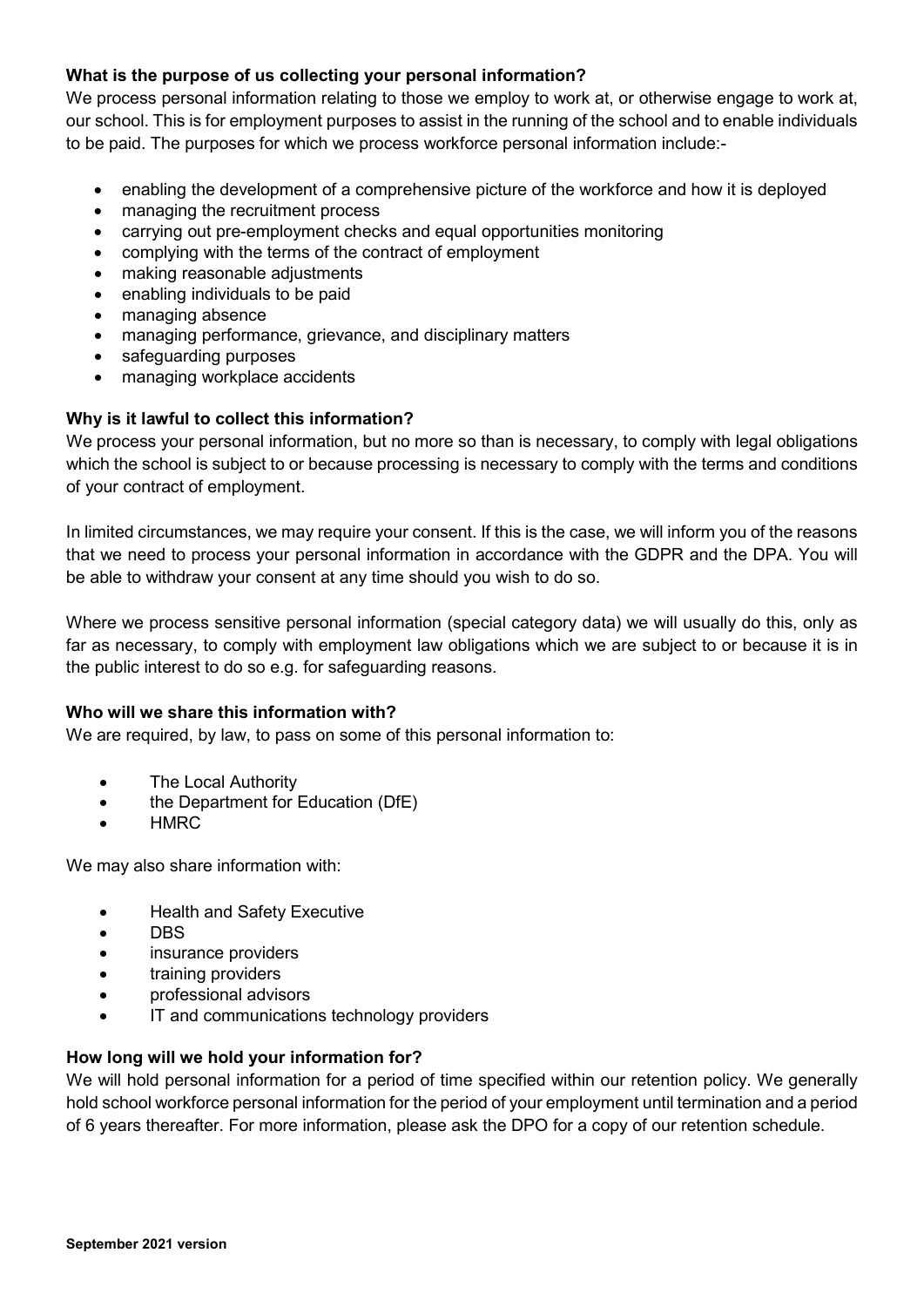## **Department for Education**

The Department for Education (DfE) collects personal data from educational settings and local authorities via various statutory data collections. We are required to share information about our school employees with the (DfE) under section 5 of the Education (Supply of Information about the School Workforce) (England) Regulations 2007 and amendments.

All data is transferred securely and held by DfE under a combination of software and hardware controls which meet the current [government security policy framework.](https://www.gov.uk/government/publications/security-policy-framework)

For more information, please see 'How Government uses your data' section.

#### **Requesting access to your personal data**

Under data protection legislation, you have the right to request access to information about you that we hold. To make a request for your personal information, contact the School Business Manager.

Depending on the lawful basis above, you may also have the right to:

- object to processing of personal data that is likely to cause, or is causing, damage or distress
- prevent processing for the purpose of direct marketing
- object to decisions being taken by automated means
- in certain circumstances, have inaccurate personal data rectified, blocked, erased or destroyed; and
- a right to seek redress, either through the ICO, or through the courts

If you have a concern about the way we are collecting or using your personal data, we ask that you raise your concern with us in the first instance. Alternatively, you can contact the Information Commissioner's Office at<https://ico.org.uk/concerns/>

For further information on how to request access to personal information held centrally by the DfE, please see the 'How Government uses your data' section of this notice.

## **Withdrawal of consent and the right to lodge a complaint**

Where we are processing your personal data with your consent, you have the right to withdraw that consent. If you change your mind, or you are unhappy with our use of your personal data, please let us know by contacting the Schoolk Business Manager.

#### **Last updated**

We may need to update this privacy notice periodically so we recommend that you revisit this information from time to time. This version was last updated in **September 2021.**

## **Contact**

If you would like to discuss anything in this privacy notice, please contact our DPO.